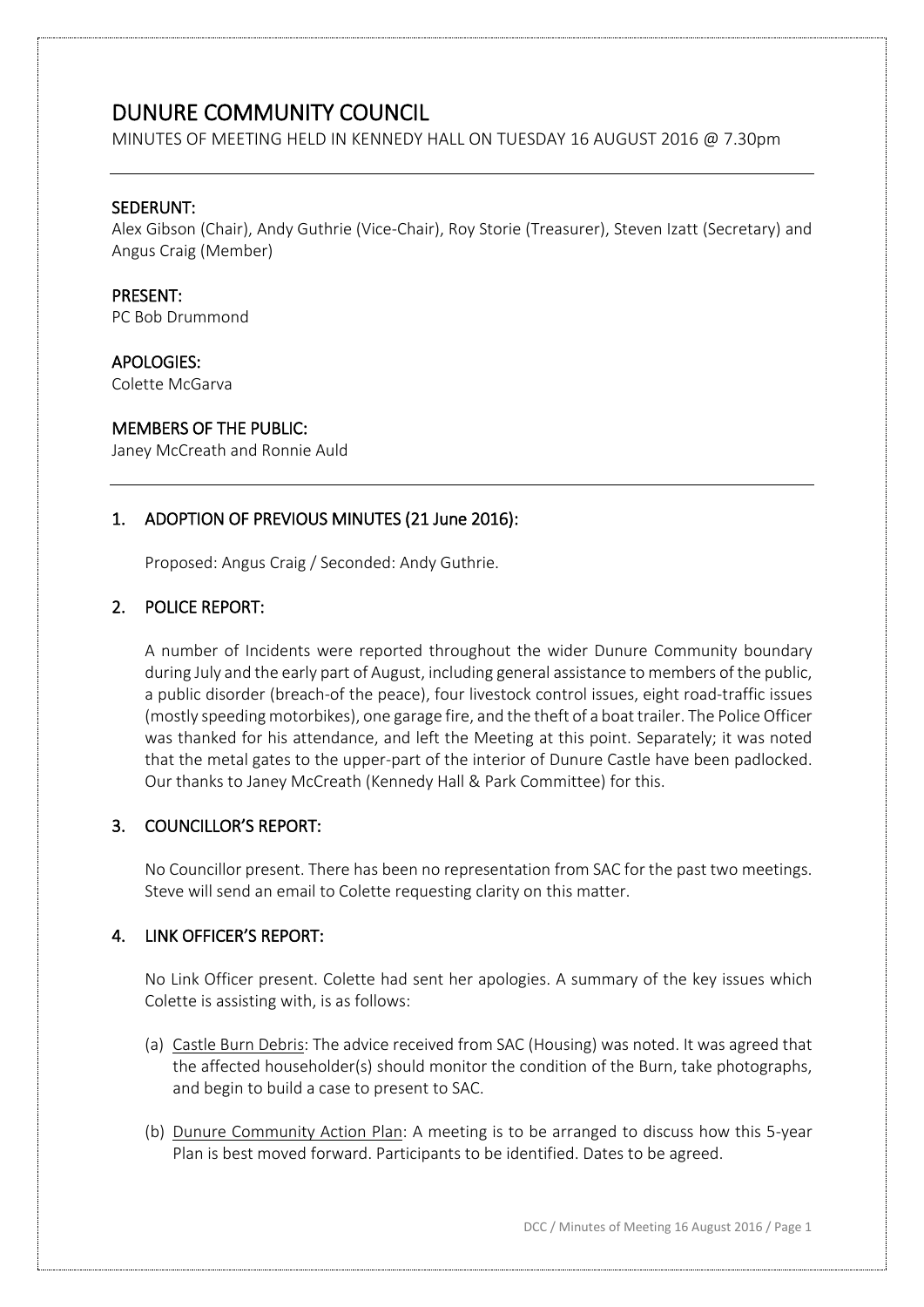# DUNURE COMMUNITY COUNCIL

MINUTES OF MEETING HELD IN KENNEDY HALL ON TUESDAY 16 AUGUST 2016 @ 7.30pm

- (c) Administration Grant: Roy confirmed that the Financial Audit has been completed, and we have received our Grant of £600.
- (d) Ayrshire Roads Alliance (ARA) Issues: A summary of the remaining issues is as follows:
	- The status of ongoing Inspections (including the provision of copies of Reports). The latest Inspection Reports were received, and some Defects were identified. These have been spray-painted, and will be the subject of temporary repairs;
	- The results of the Traffic Speed Survey recently undertaken on Station Road. No feedback has been provided so far, apart from a brief email advising that the maximum recorded speed was 38pmh, and so no permanent measures will be implemented. If this is the case, we will request a copy of the Results to study, and decide next steps;
	- The "Children Crossing" Flashing-Signs located at Fisherton Primary School are still not operational. This is not good. As the new school term starts on 18 August 2016.

## 5. MATTERS ARISING:

- (a) Alex to check whether he has completed the Office Bearer Forms, and the related Data Protection Forms, and returned them to SAC.
- (b) The new Football and Rugby Posts have been installed in Kennedy Park. Some redundant materials are still to be removed, and a Bollard will need to be installed to one of the Rugby Posts to prevent Cars from gaining access. Steve will follow-up on this with the Installer.
- (c) Alex has been following the installation of Superfast Broadband. There are many aspects to this. But it would appear that progress is being made. BT (Open Reach) Engineers are working at various locations throughout the Community.
- (d) The NCCB Small Grant of £3,300 has been allocated. Steve will circulate Evaluation Reports to all of the beneficiaries.
- (e) It was noted that Jean McGinn had passed a box containing various archives relating to the work of the Dunure Community Council to Elaine McQuade. We will arrange to collect this from Elaine, review content, and decide how best to archive any important content.

# 6. FINANCIAL REPORT:

The financial position, at 15 August 2016, for the Working Fund (Bank Account No. 00584730) is £4,635.78.

Note: Cheques will soon become payable for the Dunure Youth Club (£1,200 as contribution to the cost of their trip to Galloway Activity Centre, and £1,500 as contribution to the cost of new Fire Doors in Kennedy Hall). And so, our balance will be approximately £2,000.